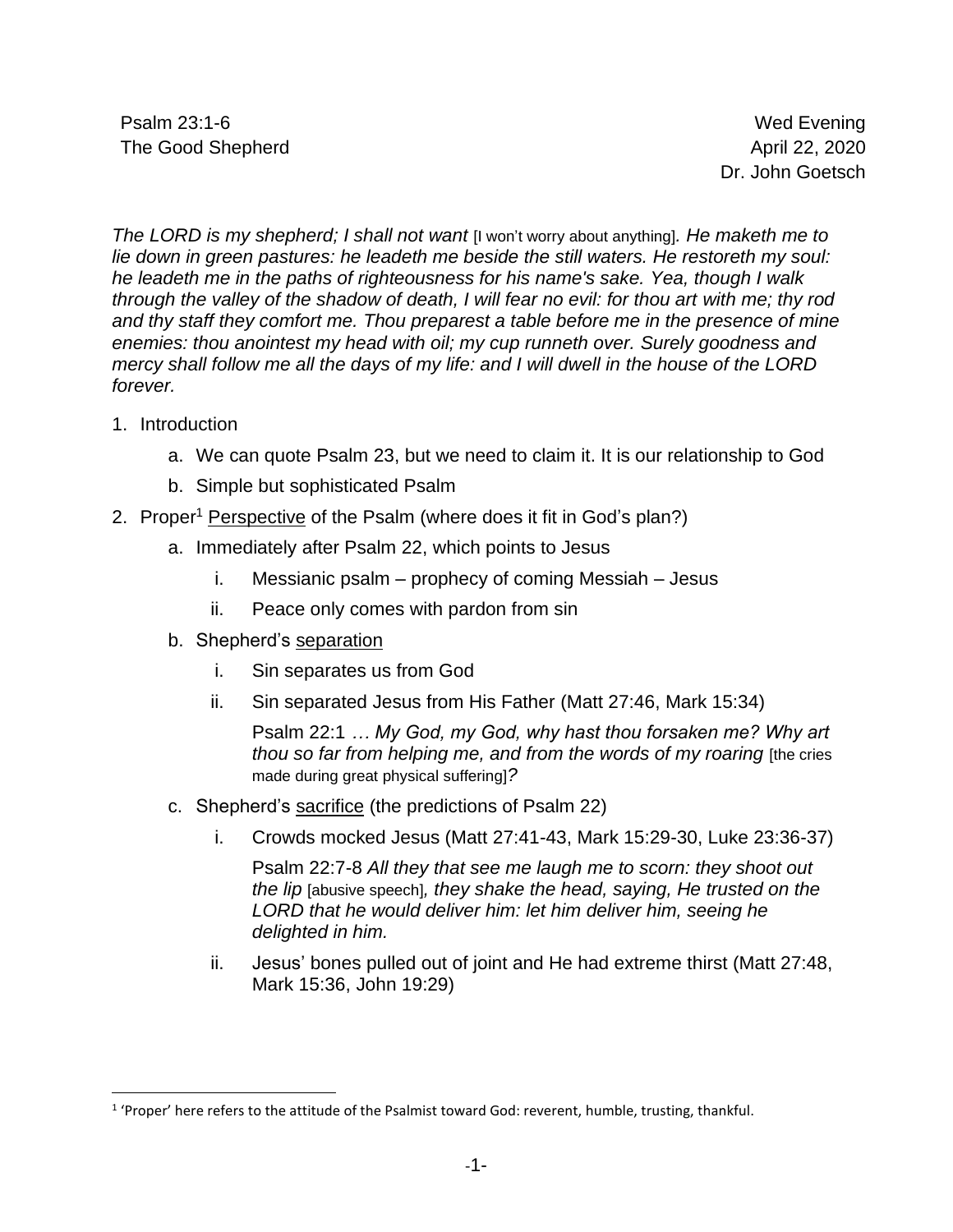Psalm 22:14-15 *I am poured out like water, and all my bones are out of joint: my heart is like wax; it is melted in the midst of my bowels. My strength is dried up like a potsherd; and my tongue cleaveth to my jaws; and thou hast brought me into the dust of death.*

iii. Nail pierced hands and feet (Matt 27:35, Mark 15:24, Luke 23:33, John 19:17-18)

Psalm 22:16 *For dogs have compassed* [surround] *me: the assembly of the wicked have inclosed me: they pierced my hands and my feet.*

iv. The cross of Jesus is the proper perspective of the Good Shepherd

John 10:11 *I am the good shepherd: the good shepherd giveth his life for the sheep.*

- 3. Personal Pronouns of the Psalm
	- a. Personal relationship (read Psalm 23 and count the words 'me', 'my', and 'I')
		- i. Christianity is a personal relationship with God, not a religion or rituals you practice
		- ii. Read Psalm 23 and count the words 'me', 'my', and 'I'; notice the personal relationship
		- iii. "He" & "You" is the Good Shepherd who lays down His life for His sheep
	- b. Pleasing relationship

Psalm 16:11 *Thou wilt shew me the path of life: in thy presence is fulness of joy; at thy right hand there are pleasures for evermore.*

i. The Good Shepherd knows His sheep and they know Him

John 10:14 *I am the good shepherd, and know my sheep, and am known of mine.*

- ii. There is "no want" (no lack)
- iii. There are "still waters<sup>2</sup>" (peaceful)
- iv. There is "laying down in green pastures" (restful)
- c. Perpetual relationship
	- i. Very secure relationship
	- ii. It lasts forever because I am with Him forever

John 10:28-29 *And I* [Jesus] *give unto them* [His sheep, believers] *eternal life; and they shall never perish, neither shall any man pluck them out of my hand. My Father, which gave them me, is greater than all; and no man is able to pluck them out of my Father's hand.*

<sup>&</sup>lt;sup>2</sup> Sheep covered in wool are afraid of moving waters because if their wool gets wet it can sweep them away and drown them. Sheep will only drink from still water.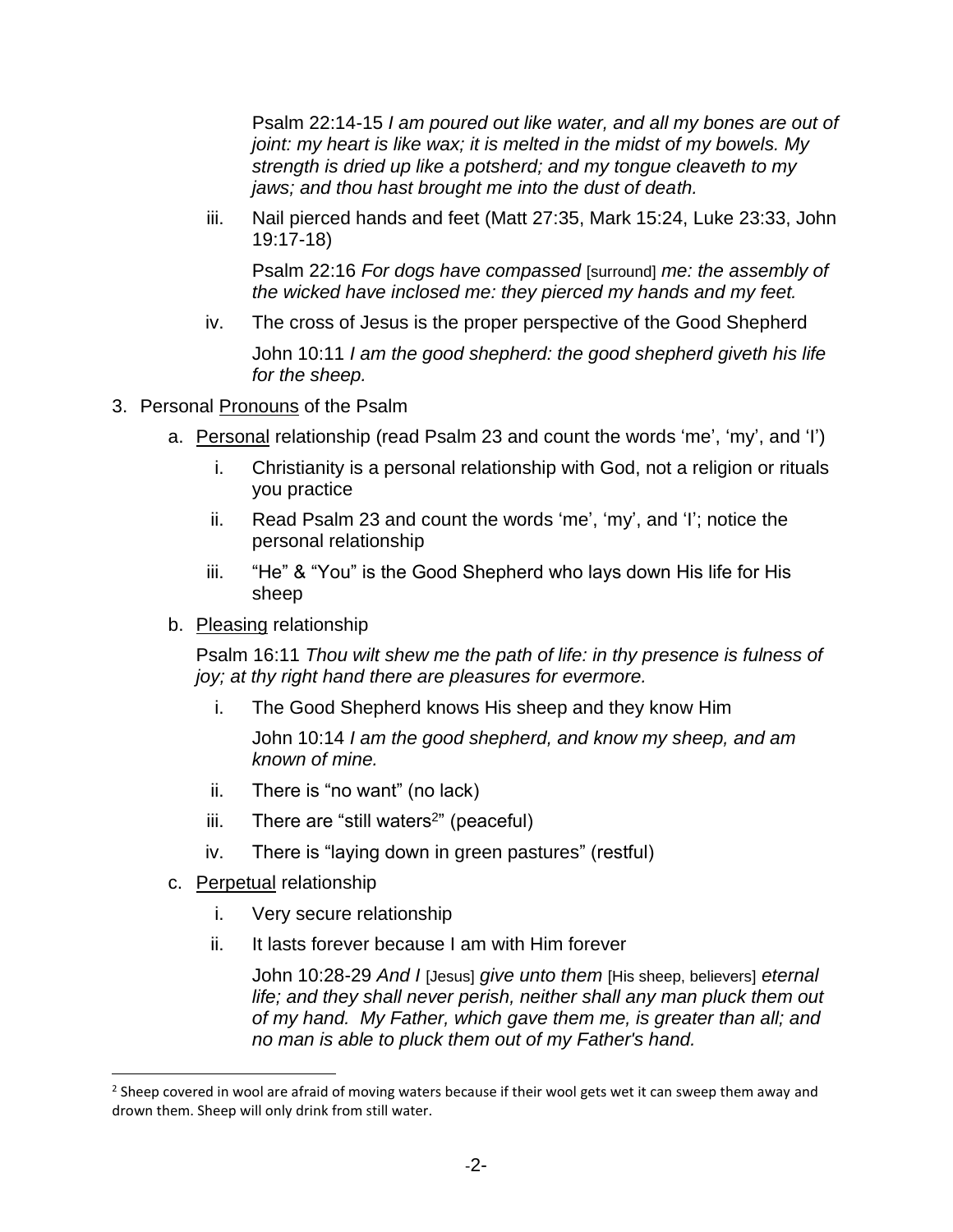- 4. Promised Provisions of the Psalm
	- a. Resources ("My Shepherd")
		- i. The Good Shepherd identified as "the LORD"
		- ii. The Good Shepherd protects, feeds, guides, & provides for His sheep
		- iii. Pastoral care of the Good Shepherd in food & clothing

Matthew 6:26, 28, 30 *Behold the fowls* [birds] *of the air: for they sow not, neither do they reap, nor gather into barns; yet your heavenly Father feedeth them. Are ye* [believers] *not much better than they? ... And why take ye thought for raiment* [clothing]*? Consider the lilies of the field, how they grow; they toil not, neither do they spin: ... Wherefore, if God so clothe the grass of the field, which today is, and tomorrow is cast into the oven, shall he not much more clothe you, O ye of little faith?*

- iv. Pastoral care is for all my needs: spiritual, physical, & emotional
- b. Rest ("green pastures")
	- i. Laying down in green pastures is picture of rest

1 Peter 5:7 *Casting all your care upon him* [Jesus]*; for he careth for you.*

Matthew 11:28 *Come unto me* [Jesus]*, all ye that labour and are heavy laden, and I will give you rest.*

ii. Be anxious for nothing, giving your worries to God

Philippians 4:6 *Be careful for nothing; but in everything by prayer and supplication with thanksgiving let your requests be made known unto God.*

- c. Refreshment ("still waters")
	- i. The Good Shepherd leads His sheep to safe places
	- ii. Sheep need still water to take a drink when thirsty
- d. Restoration ("restores my soul")
	- i. The Good Shepherd revives & strengthen my soul
	- ii. The Good Shepherd offers forgiveness & salvation
- e. Resolution ("paths of righteousness for His name's sake")
	- i. The Good Shepherd leads His sheep on a journey
	- ii. He takes His sheep into the paths of righteousness
	- iii. "For His name's sake," we represent God to the world as His children
- f. Resilience ("Thou art with me")
	- i. Calm walk no matter the circumstances in life
	- ii. Even when walking into the valley of shadow of death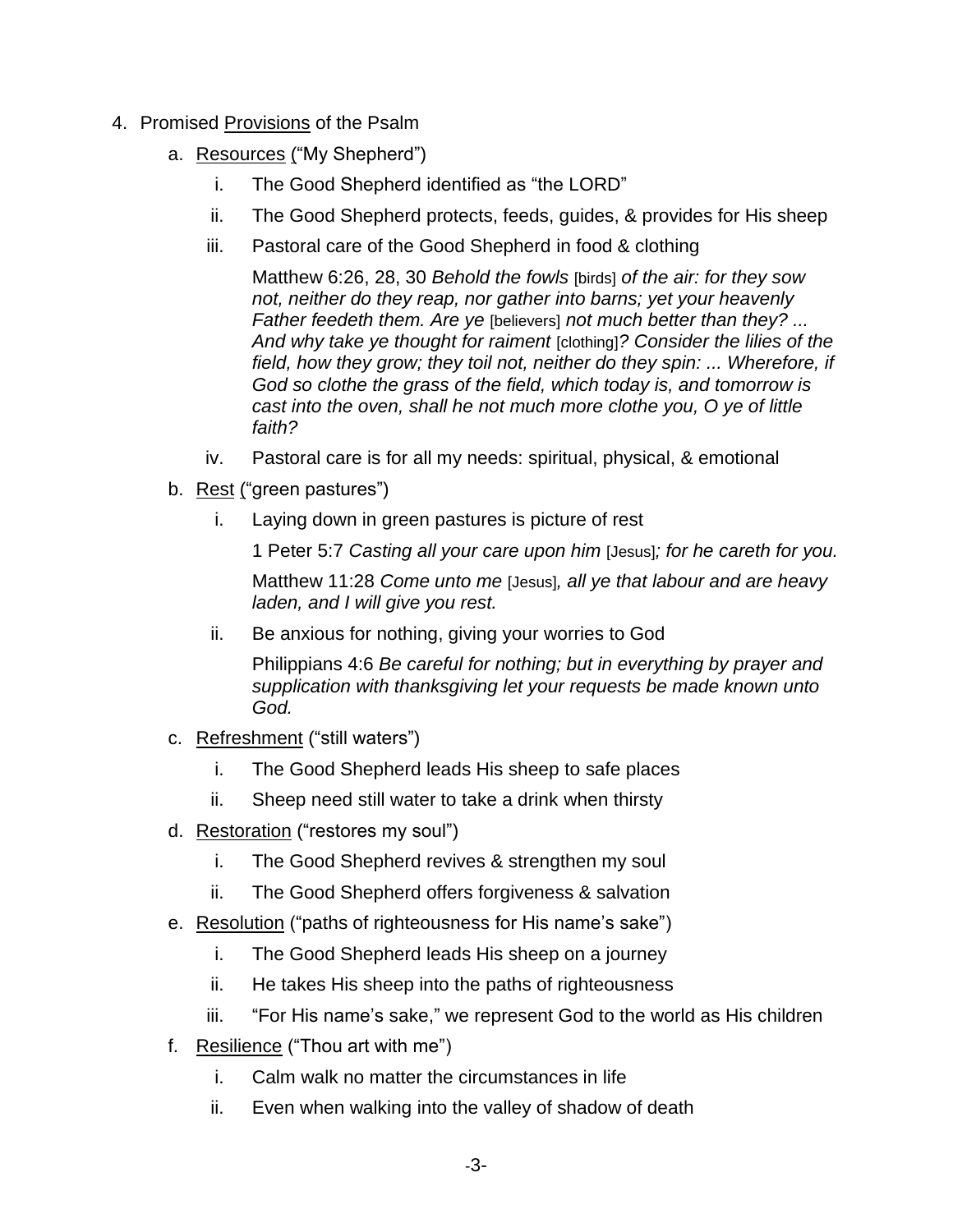- iii. Death cannot harm me
- iv. I will not be afraid of evil
- g. Readiness ("Thy rod & Thy staff")

Romans 8:28 *And we know that all things work together for good to them that love God, to them who are the called according to his purpose.*

- i. Comforting to know the Good Shepherd's care
- ii. God's rod (as a King, see Psalm 2:6-12)
	- Used to separate sheep from each other
	- Used to defend sheep
	- Reaches into, under, & among rocks for dangers
- iii. God's staff (as a Shepherd)
	- Long pole with curved end
	- Used to count sheep "passing under the rod at sheepfold"
	- Used for separating wool to check skin condition
	- Pulls sheep out of brush & brambles
- h. Resolve ("table in presence of mine enemies")
	- i. Even when chaos & conflict, time to stop for a moment
	- ii. God knows the outcome before you know any problem

1 Corinthians 15:58 *Therefore, my beloved brethren, be ye steadfast, unmoveable, always abounding in the work of the Lord, forasmuch as ye know that your labour is not in vain in the Lord.*

- i. Renewal ("anoint my head with oil")
	- i. God gave us the Holy Spirit
		- The Comforter
		- Counselor to guide us
		- He renews us & sanctifies us
	- ii. Oil symbol of Holy Spirit
- j. Reserves ("my cup runneth over")
	- i. God's providence is overflowing

God's warning to those who look to the world (government) to provide: Haggai 1:5-6 *Now therefore thus saith the LORD of hosts; Consider your ways. Ye have sown much, and bring in little; ye eat, but ye have not enough; ye drink, but ye are not filled with drink; ye clothe you, but there is none warm; and he that earneth wages earneth wages to put it into a bag with holes.*